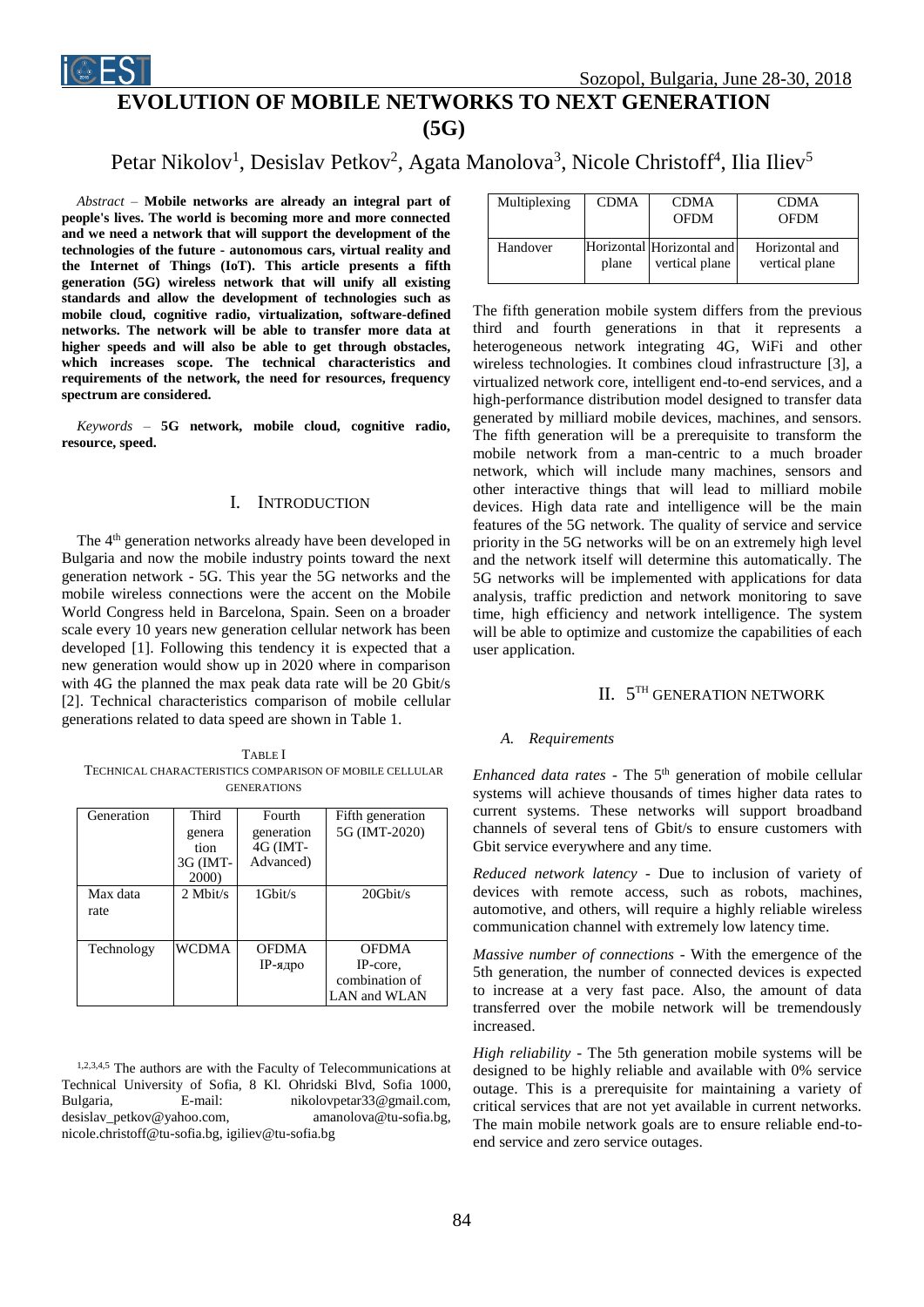

*High efficiency and performance* - One of the key factors for high network performance in 5th generation is the infrastructure of very small cells and high energy efficiency. By definition the small cells are low power wireless access points that operate in the licensed spectrum and are managed by the operator to provide improved cellular coverage, capacity and services for home and business users in urban and suburban areas. Small cells can differ on their coverage areas - the smallest size one is the Fempto-cell, followed by Pico-cell, Micro-cells, and the largest of which is Metro-cell for densely populated urban areas.

## *B. Network Architecture*

*Cloud services* and shared cloud-based resources in their development period include many different variations of resources that can be shared within a particular cloud or between interconnected clouds. In both cases, we can distinguish resources by the following features - hardware or software, limited or unlimited, case-specific or common. Number of other alternatives exist that can form a group of virtual resources shared in the cloud. Examples of cloud-types are - clouds for so-called computing resources (processor, memory and network), storage clouds, game clouds, etc.

*User resources* - The user itself is not physically part of the cloud but the resources we look at are owned, managed and controlled by the user. Based on the level of integration in social aspects, the user resources can be delimited as follows:

- Individual, where a single user controls one or more devices and adjusts the operational parameters not only for the one device but for all devices also. This can be called a "personal" cloud. Every interaction here is user dependable, but it may not be a single user, but an organization. Knowing or predicting the individual user behavior is extremely useful as it can be applied to realization of common strategies for interoperability between the sets of devices that constitute this "personal" cloud.
- Group levels include multiple users or operators, and here the social aspect is included which requires additional considerations. Knowing the social or group behavior and along with the individual behavior allows to form cooperative strategies to maximize the utility for the whole group and individual members. Generally, individual members will join the cloud if there are benefits that can be realized.
- Universal resources include the common control capabilities of available resources that are in the cloud range. An axiomatic example of such infrastructure would be an emission measurement sensor led by communitygovernment, but still sending short messages to all devices in the cloud.

*Software resources* - It is necessary to distinguish the operating system from not-serviced software coming with a mobile device on the one hand and the user-supported software e.g. - mobile applications, from another:

 Operating systems determine the overall cloud node operation. Examples of operating systems - Android, Windows, iOS, etc.

# Sozopol, Bulgaria, June 28-30, 2018

- Usually the unsupported software is present on most mobile devices and works on the background for users. Such types of programs are pre-installed on mobile devices to monitor device usage and return data to the vendor.
- Mobile applications can be installed based on user needs. For individual operating systems, a large number of applications are available which can be downloaded and installed by the users on their devices. User-level apps can be shared in the cloud.

The *hardware resources* available to mobile cloud users represent physical devices or components that build the cloud itself. By definition the available resources can be categorized into different groups:

- Computer or computing processors (CPU), graphic processors (GPU), or special processors for digital signal processing (DSP), etc.
- Storage operational energy-dependent memory (RAM), non-volatile memory for long-term storage (FLASH), disk arrays (HDD RAID), etc.
- Detectors or sensors for temperature, pressure and location. Also microphones, cameras, etc.
- Drive mechanisms servo motors, display, flash, traffic lights and notification semaphore, etc.
- Power batteries, mobile batteries, solar panels or uninterrupted power from the power grid.

*Network resources* - As we look at mobile devices as key players to the methodical research cloud models of the future, connectivity as an opportunity to share resources and connectivity as a resource is significant. The common technologies available on mobile devices are as follows:

- Cellular from 2G to current 4G technologies.
- Wireless LANs with the emergence of smartphones, the WLAN interface is additionally used to unload the cellular traffic and to transfer large-sized files in ad hoc mode between mobile devices.
- Bluetooth Interface today's benefit of this technology is reduced power (Bluetooth Low Energy, BLE) needed to transfer small data files to an almost touch-based network approach.
- Infrared (IR) visible light communications optical aerial interfaces based on radio frequencies. There are manufacturers of smart devices that incorporate IR transceivers into their devices to allow a remote control.
- Cable interfaces may be present on some mobile devices to allow dial-up communications, either directly or by using dongles.

*Network coding* - with the introduction of mobile clouds the communication architecture will change radically. At present days, the cellular communications architectures design is still dominated by the centralized management links "point to point". Mobile clouds will interrupt this type of structural design, relying on distributed functionality. The mobile cloud is able to retrieve content from multiple sources at the same time and potentially through several air interfaces. Due to these radical changes, the basic communication technology as well as policies will also be changed. Some of the major challenges in using multiple sources and interfaces include: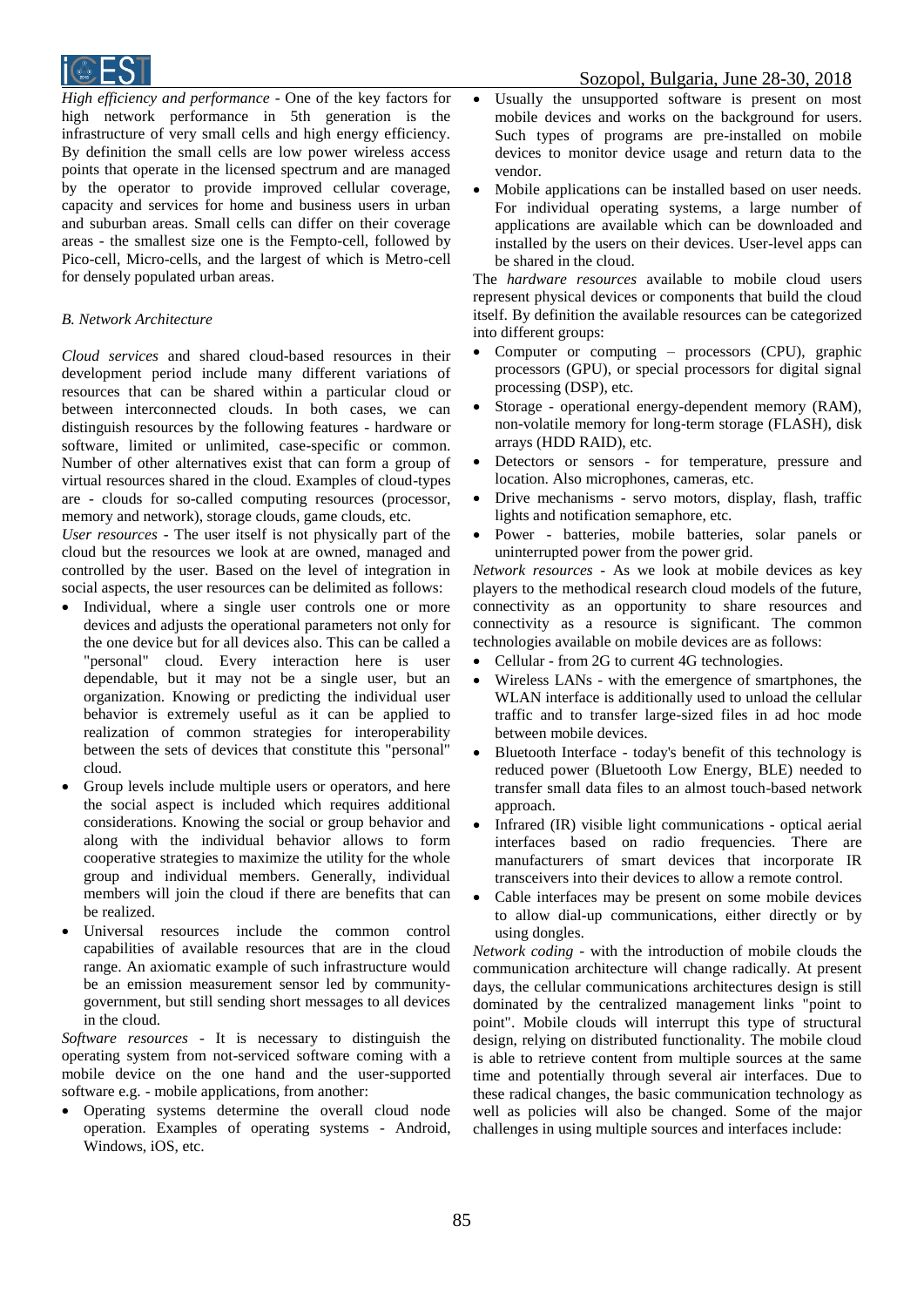

- the need to coordinate which data packets to be transmitted from each source and / or air interface, which requires a high signal load and
- the fact that productivity will depend heavily on the changing conditions of these sources / interfaces.

To remove these problems the mobile clouds can use network encryption as a key that will enable this technology. The network encryption cuts off with "Save and Forward" conceptual scheme of current networks, where each node in a packet switched network accepts, stores, and transmits bundles without changing their content and replaces that model with a new "Calculation and forwarding". In this new scheme, the packages that enter a node on the network will be stored, but the packets that go out will be generated as combinations of packets that are already stored in the node buffer. This means that an intermediate network node can work on the content of incoming data. On the one hand, this allows destinations to focus on getting enough combinations to recover original data instead of focusing on individual packets. This means that coordination between multiple sources / interfaces is relieved so that each source / interface can transmit different line combinations to the end recipients. This also allows for more robust mechanisms to deal with system dynamics, where data recovery is no longer dependent on a specific packet that slows down or the interface is interrupted after it gets enough of it. On the other hand the network coding fundamentally changes the resource management across the network. While all packets entered a node will leave this node after a while, as they were stored and forwarded, with that the network coding stops and sends (linear) combinations of received packets, allowing the node to send less packets with the same or higher rate than the incoming rate depending on network conditions and topology. Unlike the existing coding strategies based on the principle for "Erase / error" and encoding of the source or channel, network coding is not limited to end-to-end communications. In this way, these features make network coding an extremely important mobile cloud solution.

*Network slicing* is an important ability of 5G systems for network resource efficiency, flexible deployment and allows a new generation of mobile applications and services. The network slice purpose is to provide all necessary resources that various services require from a mobile network through different logical subnets determined by the service type. The basic services that 5G networks need to support are presented by the ITU in three main groups (use cases): Enhanced Mobile Broadband (eMBB), Ultra Reliable Low Latency Communications (URLLC) and Massive Machine Type Communications (mMTC). Each of these groups has different service requirements such requirements are the bandwidth, the number of terminals in the system, the time-delay of the signal, the velocity, etc.

The 5G network must be adaptable and adjustable according the terminal applications. Network slices represent stand-alone, end-to-end logical subnetworks utilizing common physical infrastructure. They have direct access to the network resources, services, and functions, and autonomously allocate these resources. Terminal devices will be able to switch from

one network slice to another and to stay connected to multiple network slices simultaneously.

### *C. Efficient radio resource management*

The cognitive radio is a new technology that has the potential to meet the stringent requirements for spectrum availability in the  $5<sup>th</sup>$  generation of networks. Cognitive radio is defined as a radio that can adapt its transmission parameters according to the characteristics of the environment that operates. Cognitive radios are equipped with cognitive capabilities and could be reconfigured. In cognitive radio networks two types of users are presented - primary users who are licensed users and have priority over the frequency spectrum and secondary users who are opportunistic users. They have access to the radio spectrum on a non-interactive or leased basis, according to policies agreed with the main users or designated by the regulatory authorities. Frequency spectrum is one of the most important natural resources that is regulated and exhaustible. The rising number of new applications coupled with the demand for strict requirements and for channel capacity the huge demand to realize the 5G networks, because according to today's standards, bandwidth and power consumption would be a hindrance. That is why efforts are currently being concentrated on new communication and networking models that can intelligently and effectively address these issues. Based on the Shannon theory of information capacity it is obvious that the modern propagation models, the modulation techniques and error correction have improved the capacity of current mobile systems reaching the maximum possible. To increase the available bandwidth for data transmission seems to be the most promising approach to increasing the capacity of future mobile networks, including the fifth generation.

Cognitive radio technology can be presented as an opportunity for effective resource management and utilization due to its intelligent and adaptable nature. Cognitive radio networks will be different from traditional communication models it means that radio stations / devices are capable of adapting their operational parameters, such as frequency, transmission power and modulation types with the variations of their working radio environment. The cognitive radio first acquires knowledge of the state of its radio environment. In the first place, it is aware of spectrum, geographic information, transmitted waves, network protocols types, security policies, local available resources and user needs. Based on this contextual platform the cognitive radio distinguishes the most effective strategy to utilize and adapt the transmission parameters in order to use the available technologies on the best way. The typical cognitive cycle is shown in Fig. 1.

The main cognitive radio functions in the cognitive cycle are:

- Radio Frequency Spectrum Observation and Analysis
- distribute and manage the radio frequency spectrum
- Spectrum handoff and mobility.

*Spectrum monitoring and analysis -* This feature allows cognitive radio to detect a portion of frequency spectrum that is not used by mainstream users. These unused portions are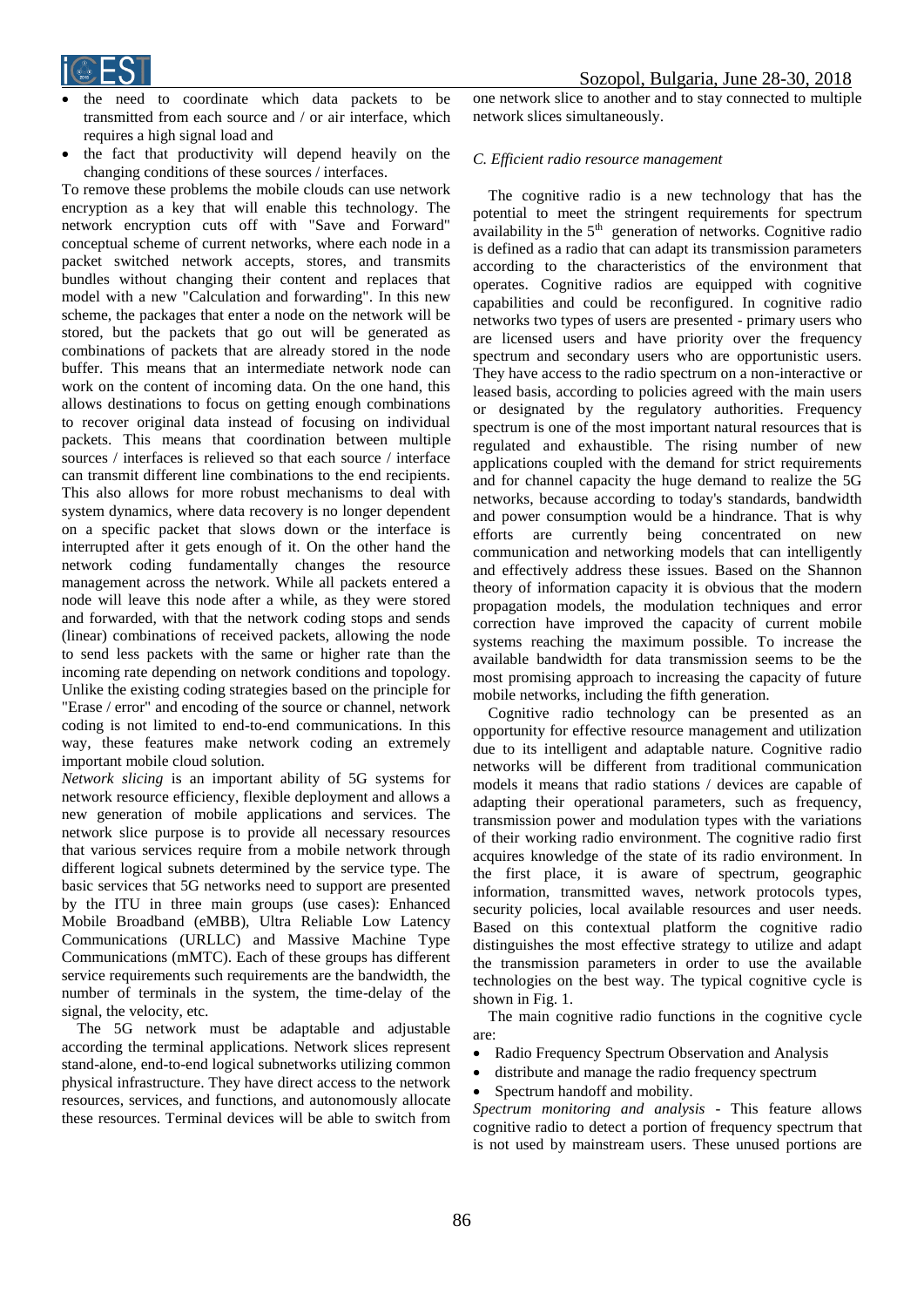

called spectral white space. The function also monitors any white space used for secondary transmission to be released in case the primary user reappears. The characteristics of the observed radio channels are calculated on the basis of the collected information from the observed module. An efficient algorithm is then used to extract information on spectral conditions in terms of used time and frequency of the spectrum and provides information on the spatial and time availability of a licensed spectrum.

*Radio spectrum allocation and management -* After the initial processes of spectrum observation and analysis, spectrum allocation, management and retransmission allows secondary users to have the best bandwidth for data transmission and to hop around multiple radio frequency bands depending on the characteristics of the channels changing in time to meet the quality of service (QoS) requirement. The nature of spectrum mobility in cognitive radio networks can be divided into the following categories:

- Spectrum mobility in a time domain where the cognitive radio adapts its working frequency bands to the new available free bands through different time slots.
- Spectral mobility in the spatial domain, where cognitive radio changes its transmitting frequency based on the current geographic area. This means that when it moves from one place to another the operating frequency changes accordingly.



Fig. 1. Cognitive cycle

# III. FIFTH GENERATION DEVICES FOR COGNITIVE RADIO

The terminals designed for 5G cognitive radio are intended to be software-defined devices that provide both multi-modes maintenance and effective radio frequency spectrum utilization. The devices will be ready for the fifth generation mobile networks challenges if they have the capabilities to offer the following features: excellent performance, reliability, affordability and ease of personalization and use, ability to deliver a variety of applications. The components of cognitive terminals for 5G are illustrated in Fig. 2. Software-Defined Radio components:

- Geo-locator the cognitive radio uses the transmitter location provided by a geo-locator (such as a GPS receiver) for making the appropriate decisions.
- Training system learning capacity is the most important part of cognitive radio. Different justifications and training systems are used to build and apply knowledge about

learning states and reactions. In another use of classical artificial intelligence a fuzzy logic system for wave adaptation is used.

- Policy database The database can be defined and updated by local or global regulatory authorities. It may include the status of the local radio frequency bands and the available channels.
- Sensors measure and monitor radio communications in the environment and collected information is provided to the cognitive core.
- Optimization algorithms cognitive devices work with different algorithms and technologies to build and adapt radio waves. The sensors collect information from the radio medium that feds to the cognitive radio that is responsible for optimizing and selecting the appropriate frequency, transmit power, routing, performance, and digital error rate.



Fig. 2 5G components for cognitive terminals

- Cognitive system (core) the cognitive core plays an essential role in coordinating and managing the internal parts of the device. This module supports different prediction algorithms and radio schemes for resource allocation.
- Software-defined radio is the main component of the cognitive terminal. This device is software-reconfigurable and designed with programmable components such as digital signal processors (DSPs), field programmable gate arrays (FPGAs), analogue-to-digital and digital-to-analog converters (ADC / DACs), reconfigurable amplifiers, smart antennas and broadband radio frequency (RF) circuits. Software-defined radio is defined as an object that provides software management of various modulation techniques, broadband or narrowband operability, communications security features, and wave requirements to current and emerging broadband standards.

Fig. 3 presents a software-defined radio architecture. The main software-defined radio features are presented as follows:

- Unobstructed ubiquitous communication As selecting the appropriate wireless network for user's location and requirements.
- Reconfiguration changing all radio parameters based on internal and external policies.